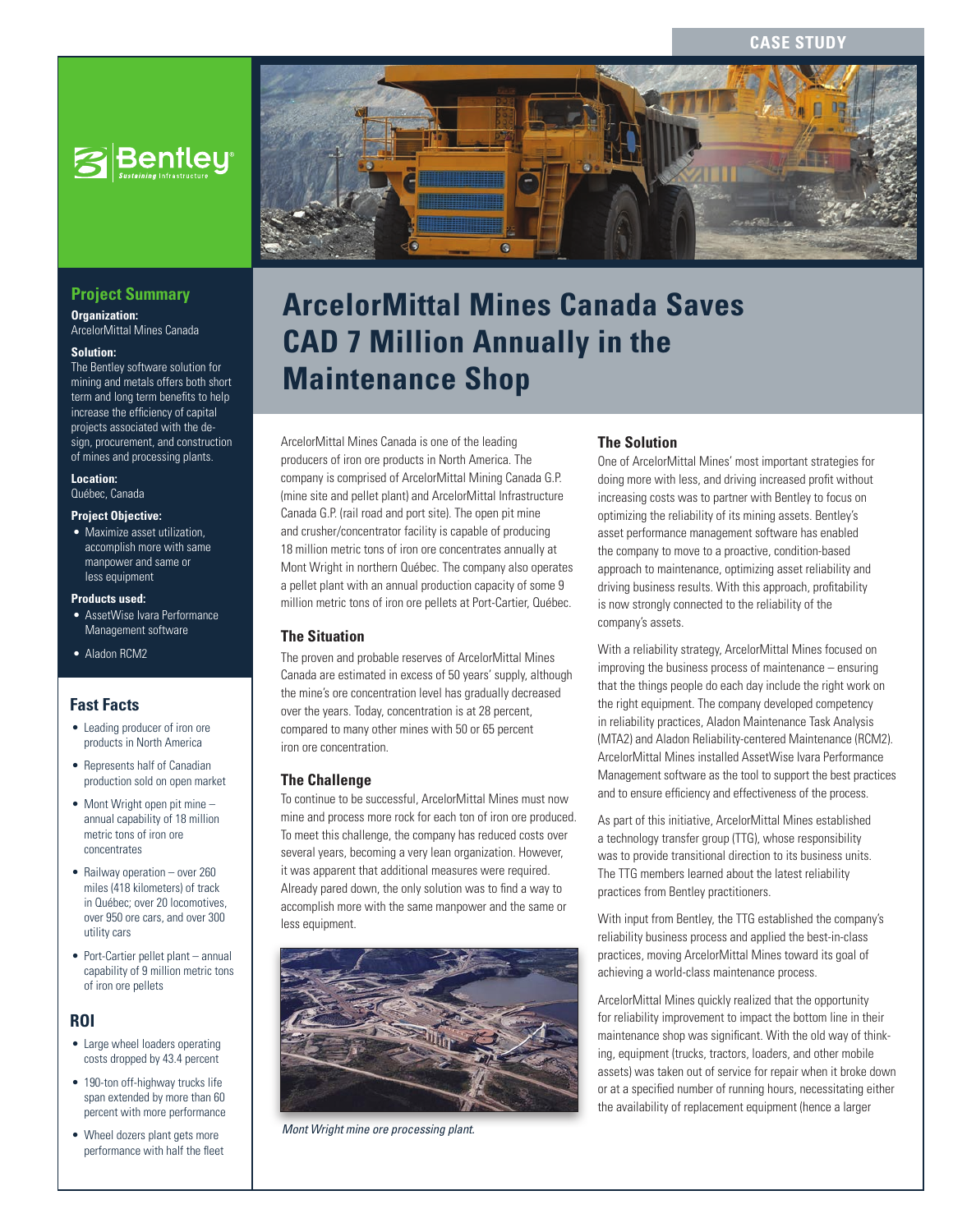

# *Bentley's asset performance management software has enabled the company to move to a proactive, condition-based approach to maintenance, optimizing asset reliability and driving business results.*

fleet) or a halt in production. Repairs were performed according to the availability of parts and personnel, further extending downtime. This old way of thinking was no longer viable and a new approach was adopted that focused on optimizing asset reliability, requiring closer attention be paid to the health of the equipment, not just its hours of service. ArcelorMittal Mines significantly improved the performance of its maintenance shop so that it supported the company's productivity and profitability goals.

The TTG placed particular emphasis on establishing key performance indicators that would allow improvements to be measured and tracked, and which would also identify areas for further improvement.

#### **The Result**

By the first year of implementing the proactive asset care process, mine production levels were up 28 percent – without increasing resources. Mobile equipment maintenance costs (parts, labor, fuel) were down 8.3 percent per cubic meter of concentrate – even without accounting for inflation or increased fuel prices.

The maintenance shop has been able to realize a CAD 7 million annual contribution to ArcelorMittal Mines' bottom line mainly by adopting a reliability-focused approach to maintenance across its mobile mining equipment.



*ArcelorMittal Mines railroad spans over 250 miles in Québec, Canada.*

Significant improvements have been realized for every type of mobile equipment since implementation began.

#### *190-ton Off-highway Trucks:*



*Figure 1: 190-ton off-highway trucks: Life span is extended by greater than 60 percent with more performance.*

When purchased, this fleet of 25 vehicles was estimated to have a useful operating life of 50,000 hours per truck. Since applying reliability-based asset management principles, many trucks have surpassed 80,000 hours and are still more economical to repair than replace. Availability is up 6 percent and operating costs are down by 35 percent.



*Figure 2: Wheel Dozers: Plant gets more performance with half the fleet*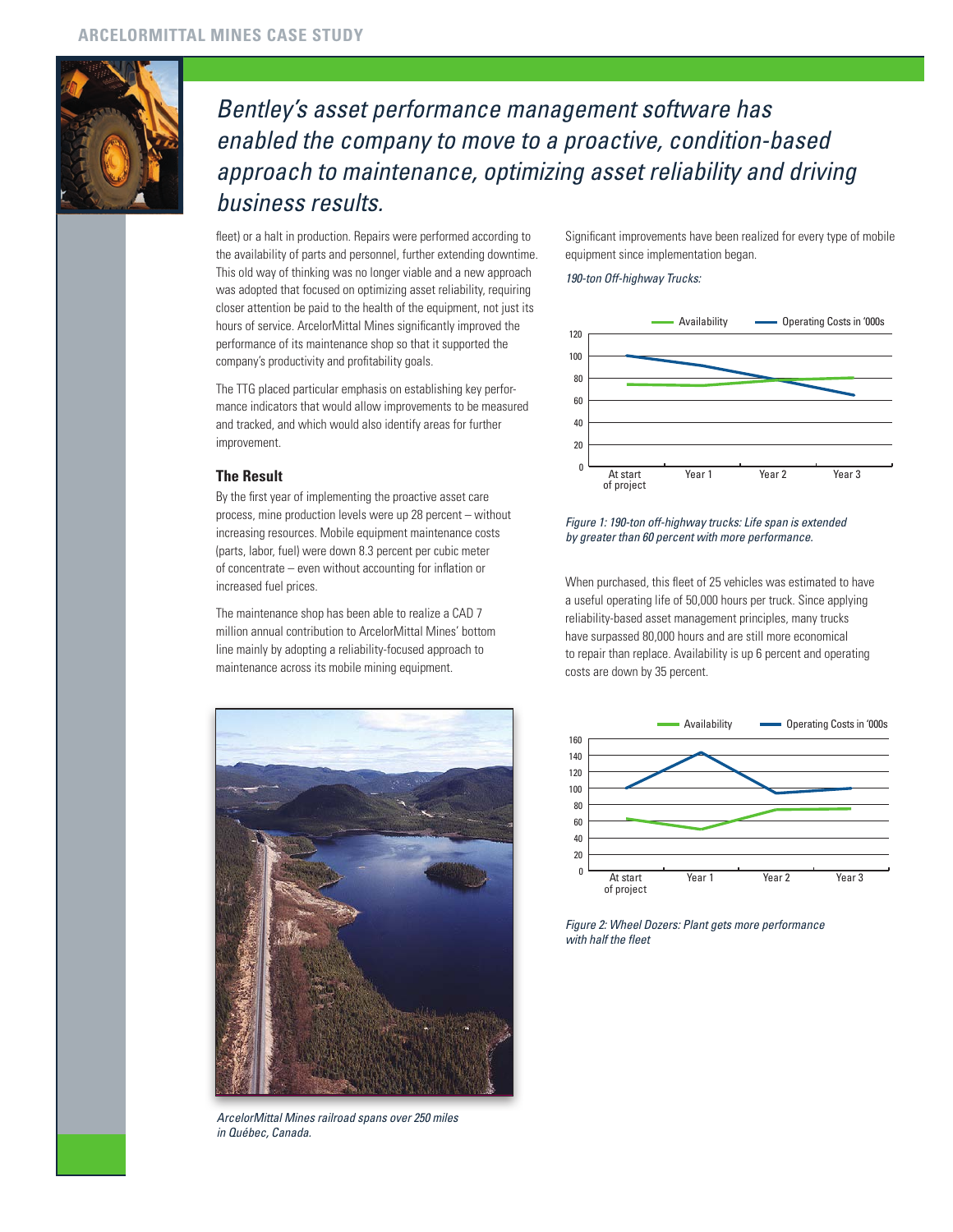Through higher vehicle availability, the mine has reduced its fleet of dozers from eight to four – and significantly reduced the cost of operating each of the remaining dozers.

#### *Track-type Tractors:*



*Figure 3: Track-type Tractors: Less tractors, more performance*

The tractor fleet has been reduced from 12 to six – yet overall availability has risen by 20 percent.

#### *Large Wheel Loaders:*



#### *Figure 4: Large Wheel Loaders: Costs dropped by 43.4 percent*

Equipment availability on the large wheel loaders has risen by 3.5 percent, and operating costs have dropped by 43.4 percent.

#### *Motor Graders:*



*Figure 5: Motor Graders: Reduced fleet with increased availability and lower costs*

ArcelorMittal Mines has dropped the number of levelers from seven to five while increasing availability by 25 percent and reducing operating cost by 41.4 percent. Asset reliability is also making a significant contribution to the employees' quality of life. Not only does the transition to proactive maintenance create measurably increased worker satisfaction, major safety incidences are down by 74.7 percent since year one of the initiative resulting in an additional CAD \$1.1 million in savings.



Finally, improved asset reliability has resulted in higher process stability raising the company's confidence in meeting production objectives and in managing the day-to-day operations.



*Port Cartier operates year round and handles ships up to 188,000 tons.*



*Mont Wright open pit mine and crusher/concentrator plant produces 13 million metric tons of iron ore concentrates annually.*



*Railroad links the mine and port, runs from Port-Cartier to Mont Wright in Québec, Canada.*